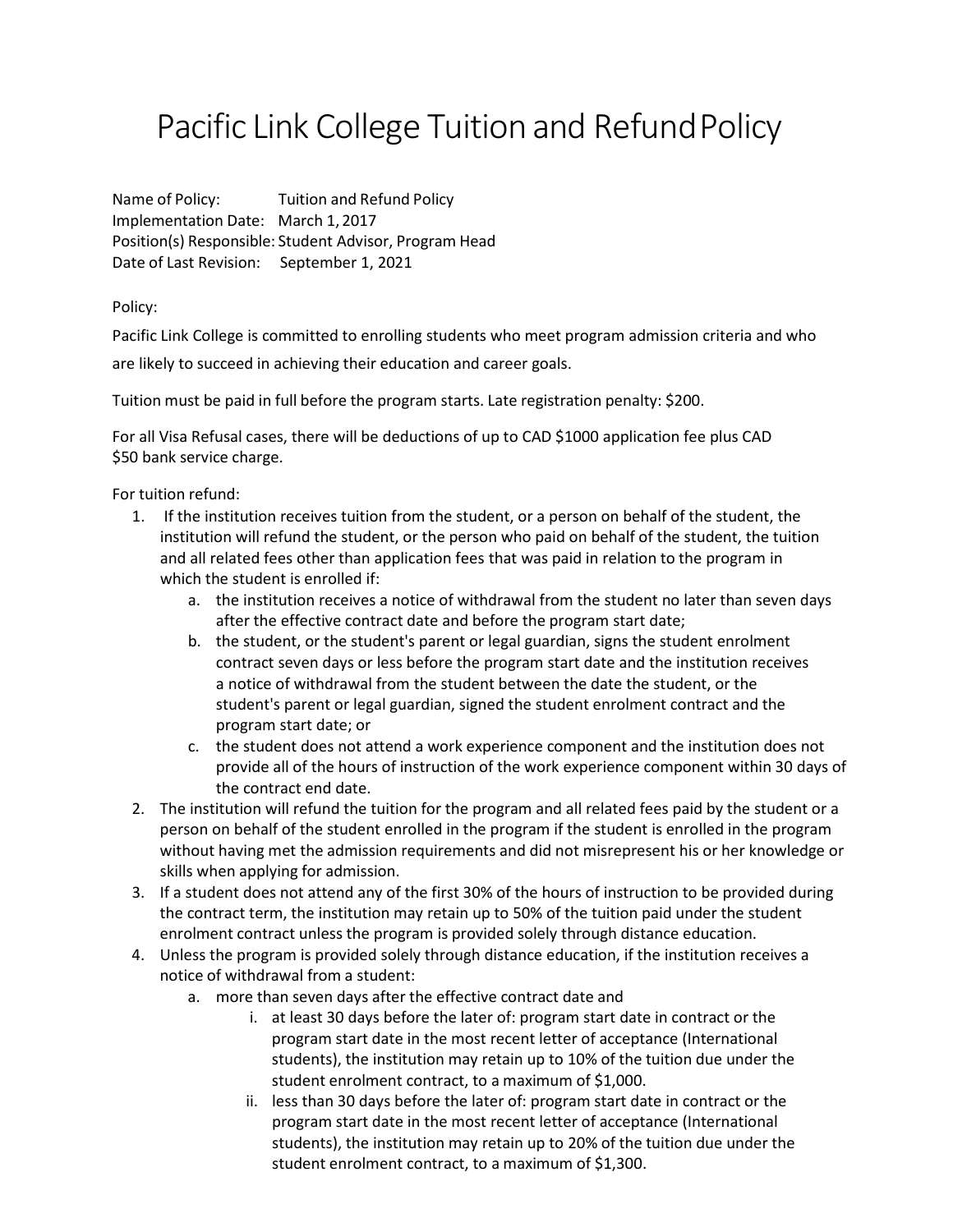- b. after the program start date
	- i. and up to and including 10% of the hours of instruction to be provided during the contract term have been provided, the institution may retain up to 30% of the tuition due under the student enrolment contract.
	- ii. and after more than 10% but before 30% of the hours of instruction to be provided during the contract term have been provided, the institution may retain up to 50% of the tuition due under the student enrolment contract.
	- iii. and after 30% of the hours of instruction to be provided during the contract term, no refund is required.
- 5. Unless the program is provided solely through distance education, if the institution provides a notice of dismissal to a student and the date the institution delivers the notice to the student is:
	- a. equal to or before 10% of the hours of instruction to be provided during the contract term have been provided, the institution may retain up to 30% of the tuition due under the student enrolment contract.
	- b. after 10% but before 30% of the hours of instruction to be provided during the contract term have been provided, the institution may retain up to 50% of the tuition due under the student enrolment contract.
	- c. and after 30% of the hours of instruction to be provided during the contract term,no refund is required.
- 6. if the institution provides the program solely through distance education and the institution receives a student's notice of withdrawal or the institution delivers a notice of dismissal to the student and:
	- a. the student has completed and received an evaluation of his or her performance for at least 30% of the hours of instruction to be provided during the contract term, the institution may retain up to 30% of the tuition due under the student enrolment contract, or
	- b. the student has completed and received an evaluation of his or her performance for more than 30% but less than 50% of the program, the institution may retain up to 50% of the tuition due under the student enrolment contract.
- 7. The institution will refund fees charged for course materials paid for but not received if the student provides a notice of withdrawal to the institution or the institution provides a notice of dismissal to the student.
- 8. Refunds required under this policy will be paid to the student, or a person who paid the tuition or fees on behalf of the student, within 30 days:
	- a. of the date the institution receives a student's notice of withdrawal,
	- b. of the date the institution provides a notice of dismissal to the student,
	- c. of the date that the registrar provides a notice to the institution that the institution is not complying with section 1(c) or 2 of this policy, or
	- d. after the first 30% of the hours of instruction if section 3 of this policy applies.
- 9. If an international student delivers a copy of a refusal of a study permit to the institution before 30% of instruction hours would have been provided, had the student started the program on the later of the following:
	- a) The program start date in the most recent letter of acceptance
	- b) The program start date in the enrollment contract.

sections1(a), 1(b), 7 and 8 of this policy apply as if the copy of the refusal were a notice of withdrawal, unless:

- a. the international student requests an additional letter of acceptance for the same program that was the subject of the refusal of a study permit, or
- b. the program is provided solely through distance education.
- 10. If you are taking an individual course (or courses), Intensive/Online Academic Preparation courses, payment must be in full (before starting your studies) and the tuition and all related fees are non-refundable.
- 11. Administration fees and assessment fees are non-refundable after 7 days of signing the student